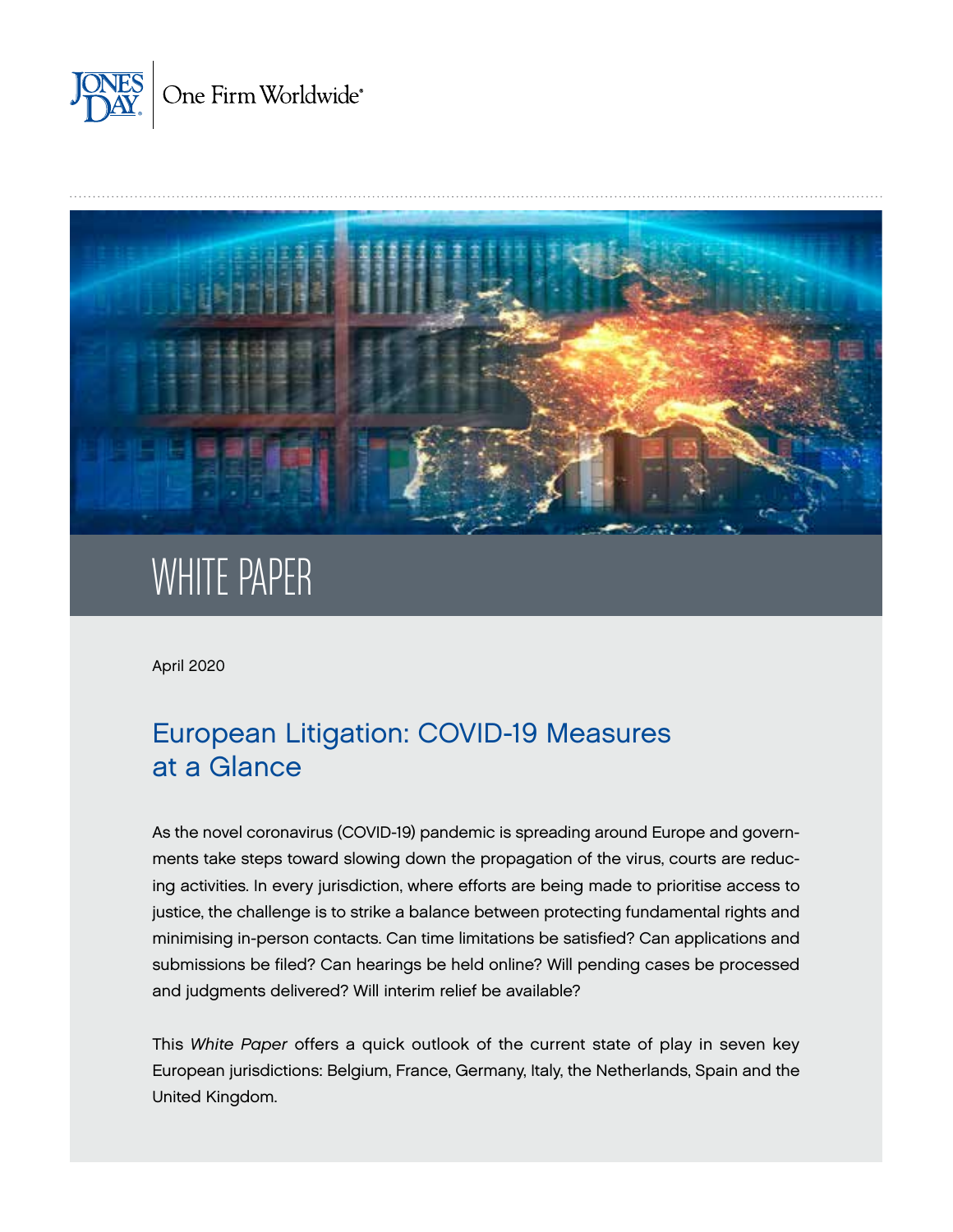#### TABLE OF CONTENTS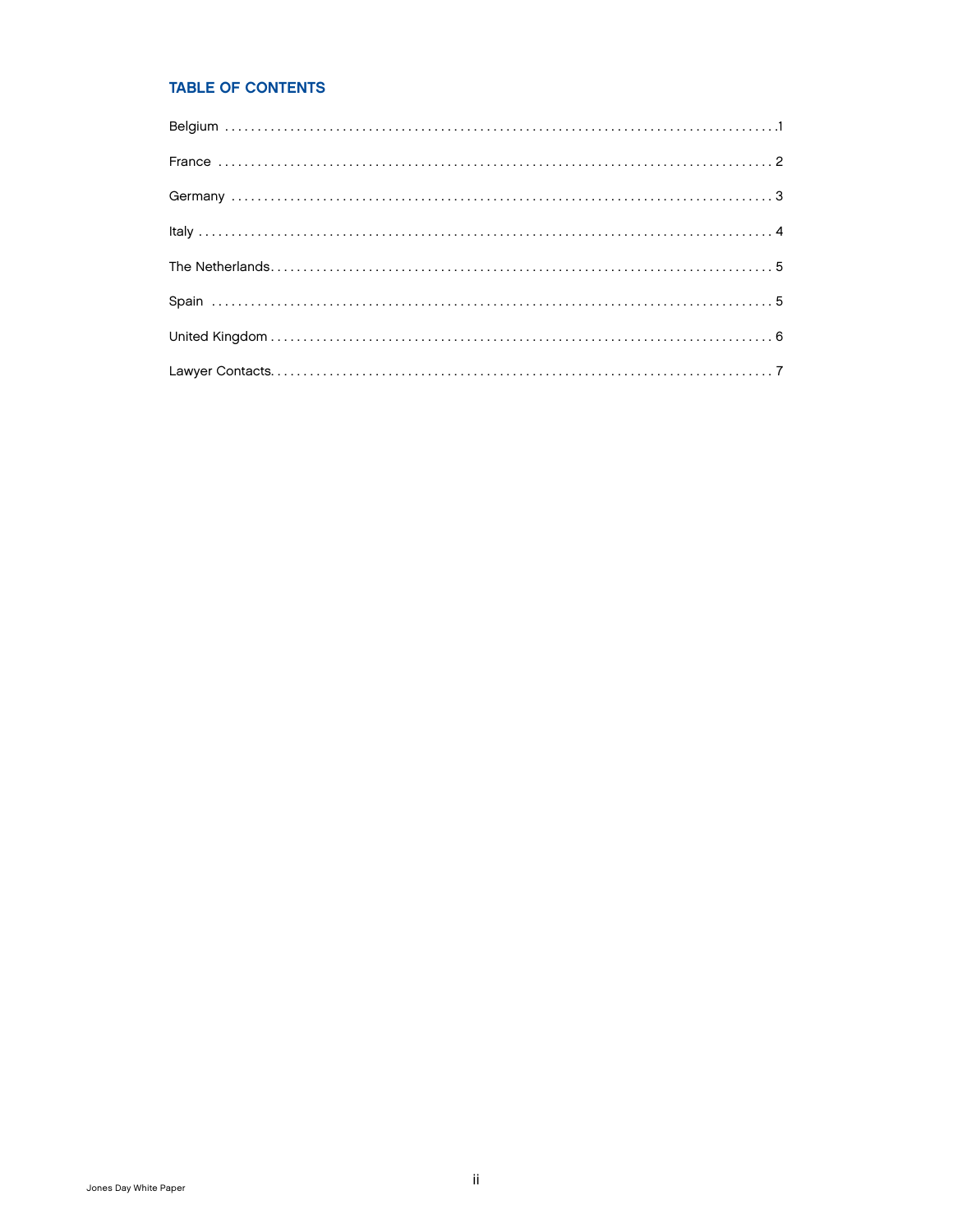#### EUROPEAN LITIGATION: COVID-19 MEASURES AT A GLANCE

#### *Updated April 15, 2020*

#### <span id="page-2-0"></span>BELGIUM

| Court activity pending                   | Courts buildings remain accessible, but access is restricted to what is strictly necessary.                                                                                                                                                                                                                                                                                                                                                                                     |
|------------------------------------------|---------------------------------------------------------------------------------------------------------------------------------------------------------------------------------------------------------------------------------------------------------------------------------------------------------------------------------------------------------------------------------------------------------------------------------------------------------------------------------|
| <b>COVID-19 crisis</b>                   | Pending civil procedures (not administrative or criminal): Oral hearings are cancelled,<br>where originally scheduled between 11 April and 3 June 2020 (or any later date to be<br>decided). A judge shall rule on cases based solely on the parties' written submissions and<br>documents (subject to "Filings, Submissions, Hearings").                                                                                                                                       |
|                                          | Within one month of the original hearing date (or after filing exhibits), a judge may request<br>verbal clarification from the parties, possibly by video conference.                                                                                                                                                                                                                                                                                                           |
|                                          | Notably, according to guidance issued by the national chamber of bailiffs, a summons may<br>be served only in urgent cases.                                                                                                                                                                                                                                                                                                                                                     |
|                                          | Council of State: Since 16 March and until 19 April 2020, only extremely urgent matters are<br>processed (including conducting oral hearings). All other oral pleadings are postponed.                                                                                                                                                                                                                                                                                          |
|                                          | Constitutional Court: Until 5 April 2020, the filing of new appeals shall occur through an<br>online procedure. Pending appeals are suspended (see "Interim Relief").                                                                                                                                                                                                                                                                                                           |
| <b>Limitation Period</b>                 | Any limitation period or deadline to file new civil procedures (not administrative or criminal)<br>expiring between 9 April and 3 May 2020 is extended by one month, as from 3 May 2020<br>(or any later date to be decided).                                                                                                                                                                                                                                                   |
| Filings, Submissions,<br><b>Hearings</b> | Pending civil procedures (not criminal or administrative): Written submission deadlines<br>expiring between 9 April and 3 May 2020 are extended by one month, as from 3 May 2020<br>(or any later date to be decided).                                                                                                                                                                                                                                                          |
|                                          | Subsequent procedural deadlines will be adapted accordingly.                                                                                                                                                                                                                                                                                                                                                                                                                    |
|                                          | If the extended deadline falls within the month before the hearing, such hearing will be<br>postponed to a later date.                                                                                                                                                                                                                                                                                                                                                          |
|                                          | For urgent matters, parties may request to exclude the extension.                                                                                                                                                                                                                                                                                                                                                                                                               |
|                                          | If all parties agree that the case should remain subject to oral argument, the case is sus-<br>pended and the pleadings rescheduled or postponed indefinitely.                                                                                                                                                                                                                                                                                                                  |
|                                          | If the parties disagree on the need to orally argue the case, the judge will determine how<br>the case will be handled, based on the file. The judge has broad discretionary authority<br>and can (i) allow the scheduled oral hearing to take place, either physically or by video-<br>conference, (ii) postpone the case indefinitely or until a designated date, or (iii) rule on the<br>case without hearing oral arguments (see "Court Activity Pending COVID-19 Crisis"). |
|                                          | Administrative procedures: In the Brussels and Walloon regions, statutory (administrative)<br>time limits were suspended, respectively, from 16 and 18 March 2020 for a period of 30<br>days (suspension may be renewed twice).                                                                                                                                                                                                                                                 |
|                                          | The same suspension applies to appeals against administrative acts before the Council of<br>State in these regions.                                                                                                                                                                                                                                                                                                                                                             |
|                                          | Only urgent matters or written applications will be processed. Other cases will be pro-<br>cessed after 19 April 2020.                                                                                                                                                                                                                                                                                                                                                          |
|                                          | Electronic filings are allowed.                                                                                                                                                                                                                                                                                                                                                                                                                                                 |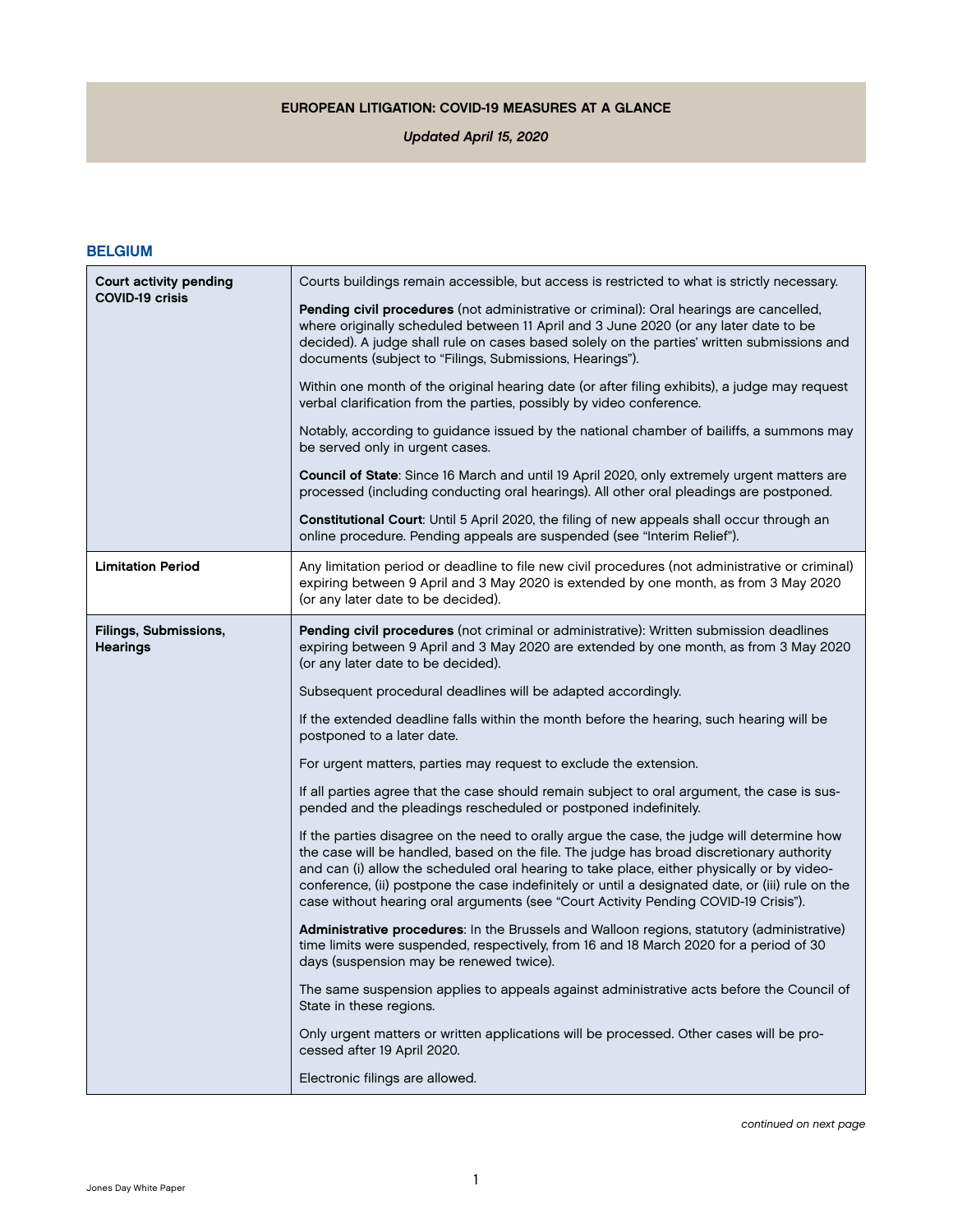<span id="page-3-0"></span>

| <b>Appeals, Motions</b><br>and Challenges | Pending civil procedures (not criminal or administrative): Limitation periods and procedural<br>deadlines to file an application (e.g. an appeal) are extended by one month as from 3 May<br>2020 (or any later date to be decided).<br>In the Brussels and Walloon regions, statutory time limits and delays to file administrative<br>appeals were suspended, respectively, from 16 and 18 March 2020 for a period of 30 days<br>(suspension may be renewed twice). |
|-------------------------------------------|-----------------------------------------------------------------------------------------------------------------------------------------------------------------------------------------------------------------------------------------------------------------------------------------------------------------------------------------------------------------------------------------------------------------------------------------------------------------------|
| <b>Interim Relief</b>                     | Urgent interim relief is not impacted (subject to preceding sections).<br>Pending constitutional procedures: Filing deadlines were suspended from 18 March until<br>5 April 2020 (subject to automatic extension depending on National Council of Safety<br>decision). The suspension does not concern the filing of new appeals (see "Court Activity<br>Pending COVID-19 Crisis").                                                                                   |
| <b>Contractual Remedies</b>               | N/A                                                                                                                                                                                                                                                                                                                                                                                                                                                                   |

#### FRANCE

| Court activity pending<br>Except for emergency interim relief or other urgent applications, civil courts are closed, no<br>scheduling conferences and no hearings are held, and no judgments are delivered.<br><b>COVID-19 crisis</b><br>For urgent matters, electronic communications and hearing are in place, as well as simpli-<br>fied rules for the conduct of proceedings in civil and commercial jurisdiction.<br>Administrative court activities are not suspended, but several derogatory measures apply.<br>The current health emergency period will be effective until 24 May 2020 (unless it is<br>extended). The lockdown is currently effective until 11 May 2020.<br><b>Limitation Period</b><br>No action shall be barred by statutory limitation periods falling due to expire on or after 12<br>March 2020 and until one month after the official ending of the health emergency period<br>(i.e. 24 June 2020), if legal action is commenced within the immediately following two-<br>month period (or any shorter legally applicable time period).<br>Criminal matters: As from 12 March 2020, suspension of the limitation period of (i) the pros-<br>ecution and (ii) the conviction, during all the period of the health emergency period plus<br>one month (i.e. 24 June 2020).<br>Time limits imposed by law or regulations under any penalty (including nullity, limitation,<br>Filings, Submissions,<br>loss of right, inadmissibility, bar, estoppel) that fell due on or after 12 March 2020 and for as<br><b>Hearings</b><br>long as the health emergency period will officially last plus one month (i.e. 24 June 2020),<br>will be deemed legally met if the required action is taken during the shorter of the legally<br>imposed time limit or two months from 24 June 2020.<br>Electronic communications and videoconferencing are allowed for filings, submissions,<br>hearings and notices.<br>Criminal matters: Specific measures aimed at easing communication with courts apply-<br>registered mail or e-communications; hearings can be held via video or telephone con-<br>ferencing; other steps are taken to facilitate access to court activities (e.g. single judge<br>decisions) and defense work (e.g. remote access to detainees).<br><b>Appeals, Motions</b><br>Time limits imposed by law or regulations under any penalty (including nullity, limitation,<br>and Challenges<br>loss of right, inadmissibility, bar, estoppel) for filings and submissions that expired on or<br>after 12 March 2020 and for as long as the health emergency period will officially last, plus<br>one month (i.e. 24 June 2020), shall be deemed legally met if adequate steps are accom-<br>plished during the shorter of the legally imposed time limit or two months, from 24 June<br>2020.<br>Criminal matters: Time periods for appeals are doubled (and cannot be less than 10 days). |  |
|--------------------------------------------------------------------------------------------------------------------------------------------------------------------------------------------------------------------------------------------------------------------------------------------------------------------------------------------------------------------------------------------------------------------------------------------------------------------------------------------------------------------------------------------------------------------------------------------------------------------------------------------------------------------------------------------------------------------------------------------------------------------------------------------------------------------------------------------------------------------------------------------------------------------------------------------------------------------------------------------------------------------------------------------------------------------------------------------------------------------------------------------------------------------------------------------------------------------------------------------------------------------------------------------------------------------------------------------------------------------------------------------------------------------------------------------------------------------------------------------------------------------------------------------------------------------------------------------------------------------------------------------------------------------------------------------------------------------------------------------------------------------------------------------------------------------------------------------------------------------------------------------------------------------------------------------------------------------------------------------------------------------------------------------------------------------------------------------------------------------------------------------------------------------------------------------------------------------------------------------------------------------------------------------------------------------------------------------------------------------------------------------------------------------------------------------------------------------------------------------------------------------------------------------------------------------------------------------------------------------------------------------------------------------------------------------------------------------------------------------------------------------------------------------------------------------------------------------------------------------------------------------------------------------------------|--|
|                                                                                                                                                                                                                                                                                                                                                                                                                                                                                                                                                                                                                                                                                                                                                                                                                                                                                                                                                                                                                                                                                                                                                                                                                                                                                                                                                                                                                                                                                                                                                                                                                                                                                                                                                                                                                                                                                                                                                                                                                                                                                                                                                                                                                                                                                                                                                                                                                                                                                                                                                                                                                                                                                                                                                                                                                                                                                                                                |  |
|                                                                                                                                                                                                                                                                                                                                                                                                                                                                                                                                                                                                                                                                                                                                                                                                                                                                                                                                                                                                                                                                                                                                                                                                                                                                                                                                                                                                                                                                                                                                                                                                                                                                                                                                                                                                                                                                                                                                                                                                                                                                                                                                                                                                                                                                                                                                                                                                                                                                                                                                                                                                                                                                                                                                                                                                                                                                                                                                |  |
|                                                                                                                                                                                                                                                                                                                                                                                                                                                                                                                                                                                                                                                                                                                                                                                                                                                                                                                                                                                                                                                                                                                                                                                                                                                                                                                                                                                                                                                                                                                                                                                                                                                                                                                                                                                                                                                                                                                                                                                                                                                                                                                                                                                                                                                                                                                                                                                                                                                                                                                                                                                                                                                                                                                                                                                                                                                                                                                                |  |
|                                                                                                                                                                                                                                                                                                                                                                                                                                                                                                                                                                                                                                                                                                                                                                                                                                                                                                                                                                                                                                                                                                                                                                                                                                                                                                                                                                                                                                                                                                                                                                                                                                                                                                                                                                                                                                                                                                                                                                                                                                                                                                                                                                                                                                                                                                                                                                                                                                                                                                                                                                                                                                                                                                                                                                                                                                                                                                                                |  |
|                                                                                                                                                                                                                                                                                                                                                                                                                                                                                                                                                                                                                                                                                                                                                                                                                                                                                                                                                                                                                                                                                                                                                                                                                                                                                                                                                                                                                                                                                                                                                                                                                                                                                                                                                                                                                                                                                                                                                                                                                                                                                                                                                                                                                                                                                                                                                                                                                                                                                                                                                                                                                                                                                                                                                                                                                                                                                                                                |  |
|                                                                                                                                                                                                                                                                                                                                                                                                                                                                                                                                                                                                                                                                                                                                                                                                                                                                                                                                                                                                                                                                                                                                                                                                                                                                                                                                                                                                                                                                                                                                                                                                                                                                                                                                                                                                                                                                                                                                                                                                                                                                                                                                                                                                                                                                                                                                                                                                                                                                                                                                                                                                                                                                                                                                                                                                                                                                                                                                |  |
|                                                                                                                                                                                                                                                                                                                                                                                                                                                                                                                                                                                                                                                                                                                                                                                                                                                                                                                                                                                                                                                                                                                                                                                                                                                                                                                                                                                                                                                                                                                                                                                                                                                                                                                                                                                                                                                                                                                                                                                                                                                                                                                                                                                                                                                                                                                                                                                                                                                                                                                                                                                                                                                                                                                                                                                                                                                                                                                                |  |
|                                                                                                                                                                                                                                                                                                                                                                                                                                                                                                                                                                                                                                                                                                                                                                                                                                                                                                                                                                                                                                                                                                                                                                                                                                                                                                                                                                                                                                                                                                                                                                                                                                                                                                                                                                                                                                                                                                                                                                                                                                                                                                                                                                                                                                                                                                                                                                                                                                                                                                                                                                                                                                                                                                                                                                                                                                                                                                                                |  |
|                                                                                                                                                                                                                                                                                                                                                                                                                                                                                                                                                                                                                                                                                                                                                                                                                                                                                                                                                                                                                                                                                                                                                                                                                                                                                                                                                                                                                                                                                                                                                                                                                                                                                                                                                                                                                                                                                                                                                                                                                                                                                                                                                                                                                                                                                                                                                                                                                                                                                                                                                                                                                                                                                                                                                                                                                                                                                                                                |  |
|                                                                                                                                                                                                                                                                                                                                                                                                                                                                                                                                                                                                                                                                                                                                                                                                                                                                                                                                                                                                                                                                                                                                                                                                                                                                                                                                                                                                                                                                                                                                                                                                                                                                                                                                                                                                                                                                                                                                                                                                                                                                                                                                                                                                                                                                                                                                                                                                                                                                                                                                                                                                                                                                                                                                                                                                                                                                                                                                |  |
|                                                                                                                                                                                                                                                                                                                                                                                                                                                                                                                                                                                                                                                                                                                                                                                                                                                                                                                                                                                                                                                                                                                                                                                                                                                                                                                                                                                                                                                                                                                                                                                                                                                                                                                                                                                                                                                                                                                                                                                                                                                                                                                                                                                                                                                                                                                                                                                                                                                                                                                                                                                                                                                                                                                                                                                                                                                                                                                                |  |

*continued on next page*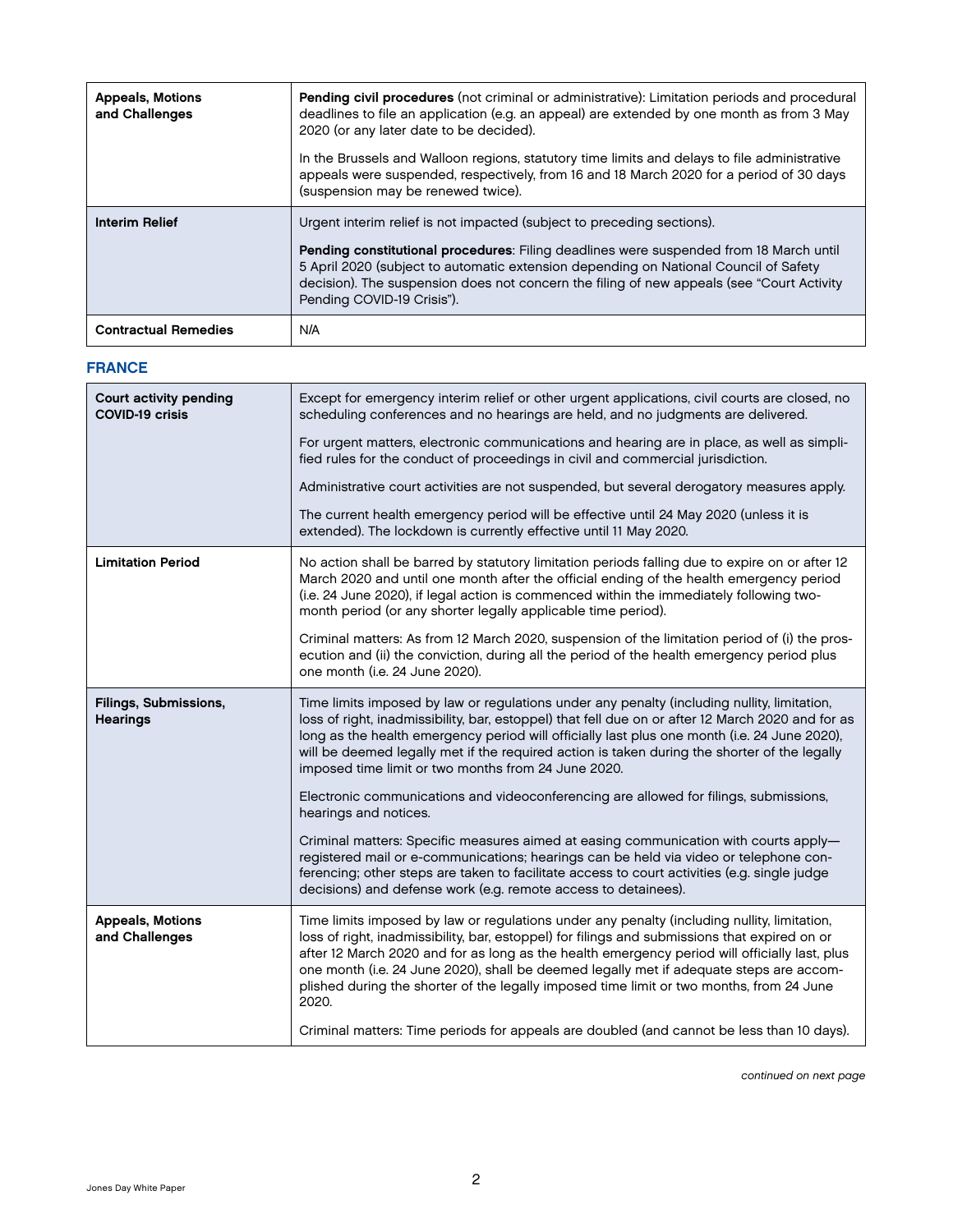<span id="page-4-0"></span>

| <b>Interim Relief</b>       | In civil and commercial matters, court-ordered interlocutory relief* expiring within a month<br>from the official ending of the health emergency period ((i.e. on or before 24 June 2020) is<br>extended by two months following that period, subject to court's power to lift said orders.<br>*Protective measures (freezing orders, arrests of bank accounts and other receivables,<br>liens, mortgages), evidence preservation orders, fact-finding investigation or assessment<br>measures, injunctions, restraining orders or suspensions). |
|-----------------------------|--------------------------------------------------------------------------------------------------------------------------------------------------------------------------------------------------------------------------------------------------------------------------------------------------------------------------------------------------------------------------------------------------------------------------------------------------------------------------------------------------------------------------------------------------|
| <b>Contractual Remedies</b> | Default-based liquidated damages, daily fines, termination clauses and acceleration<br>clauses are deemed not to have been triggered if default event occurred on or after 12<br>March 2020, and debtor default shall be excused for a period equivalent to the length of<br>time during which contract performance was impacted by the government response to the<br>official health emergency of the official emergency period plus one month (not applicable<br>to clearinghouse netting mechanism).                                          |
|                             | Regarding only non-pecuniary contractual obligations falling due after the end of the<br>official health emergency period (i.e. after 24 June 2020), a grace period equivalent to<br>the length of time during which contract performance was impacted by the government<br>response to the official health emergency will apply to penalty clauses, liquidated dam-<br>ages and termination clauses.                                                                                                                                            |
|                             | Default-based penalty clauses and liquidated damages triggered before 12 March 2020<br>are stayed until the official ending of the health emergency period plus one month (i.e. 24<br>June 2020).                                                                                                                                                                                                                                                                                                                                                |
|                             | Contractual renewal notices that must be given on or after 12 March 2020 can be sent until<br>the official ending of the health emergency period plus one month (i.e. 24 June 2020).                                                                                                                                                                                                                                                                                                                                                             |
|                             | Parties may contract out of the above provisions on contractual remedies.                                                                                                                                                                                                                                                                                                                                                                                                                                                                        |

#### **GERMANY**

| <b>Court activity pending</b><br><b>COVID-19 crisis</b> | German courts are reducing their activity wherever possible. Most courts conduct hearings<br>only to the extent they cannot be postponed due to the urgency of the matter.                                                                                                                                                                                                                                                 |
|---------------------------------------------------------|----------------------------------------------------------------------------------------------------------------------------------------------------------------------------------------------------------------------------------------------------------------------------------------------------------------------------------------------------------------------------------------------------------------------------|
|                                                         | Most hearings are being rescheduled to an unspecified date or to the next open date of<br>the respective chamber, mostly at the end of 2020/beginning of 2021.                                                                                                                                                                                                                                                             |
| <b>Limitation Period</b>                                | Currently unaffected.                                                                                                                                                                                                                                                                                                                                                                                                      |
| <b>Filings, Submissions,</b><br><b>Hearings</b>         | Time limits for filings remain unaffected. Courts are rather generous in granting extensions<br>provided that deadlines are extendable. Most courts postpone all hearings that are cur-<br>rently scheduled, except for very urgent matters. The hearings will have to take place at a<br>later point in time after the COVID-19 restrictions have been lifted, which will likely lead to a<br>backlog for several months. |
| <b>Appeals, Motions</b><br>and Challenges               | Deadlines for filing appeals, motions and challenges remain unaffected.                                                                                                                                                                                                                                                                                                                                                    |
| <b>Interim Relief</b>                                   | Oral hearings in interim relief proceedings are, in practice, the exception and, thus, interim<br>relief proceedings are affected only to a lesser degree.                                                                                                                                                                                                                                                                 |
|                                                         | Germany has a strict urgency requirement. Applications for interim relief must be filed<br>within one to two months (depending on the respective court) after knowledge is gained<br>about the relevant circumstances. To date, we are not aware that courts are deviating from<br>this requirement due to the COVID-19 crisis.                                                                                            |
| <b>Contractual Remedies</b>                             | On 25 March 2020, the German Parliament passed an act that would allow consumers and<br>SMEs to refuse performance of contracts if the consumers/SMEs are unable to perform<br>their obligations because of the COVID-19 crisis and the performance would endanger a<br>decent livelihood/economic existence.                                                                                                              |
|                                                         | Rental and lease agreements relating to residential and commercial real estate may not<br>be terminated based on outstanding payments accrued because of the COVID-10 crisis<br>between 1 April 2020 and 30 June 2020. Outstanding payments must be repaid until 30<br>June 2022.                                                                                                                                          |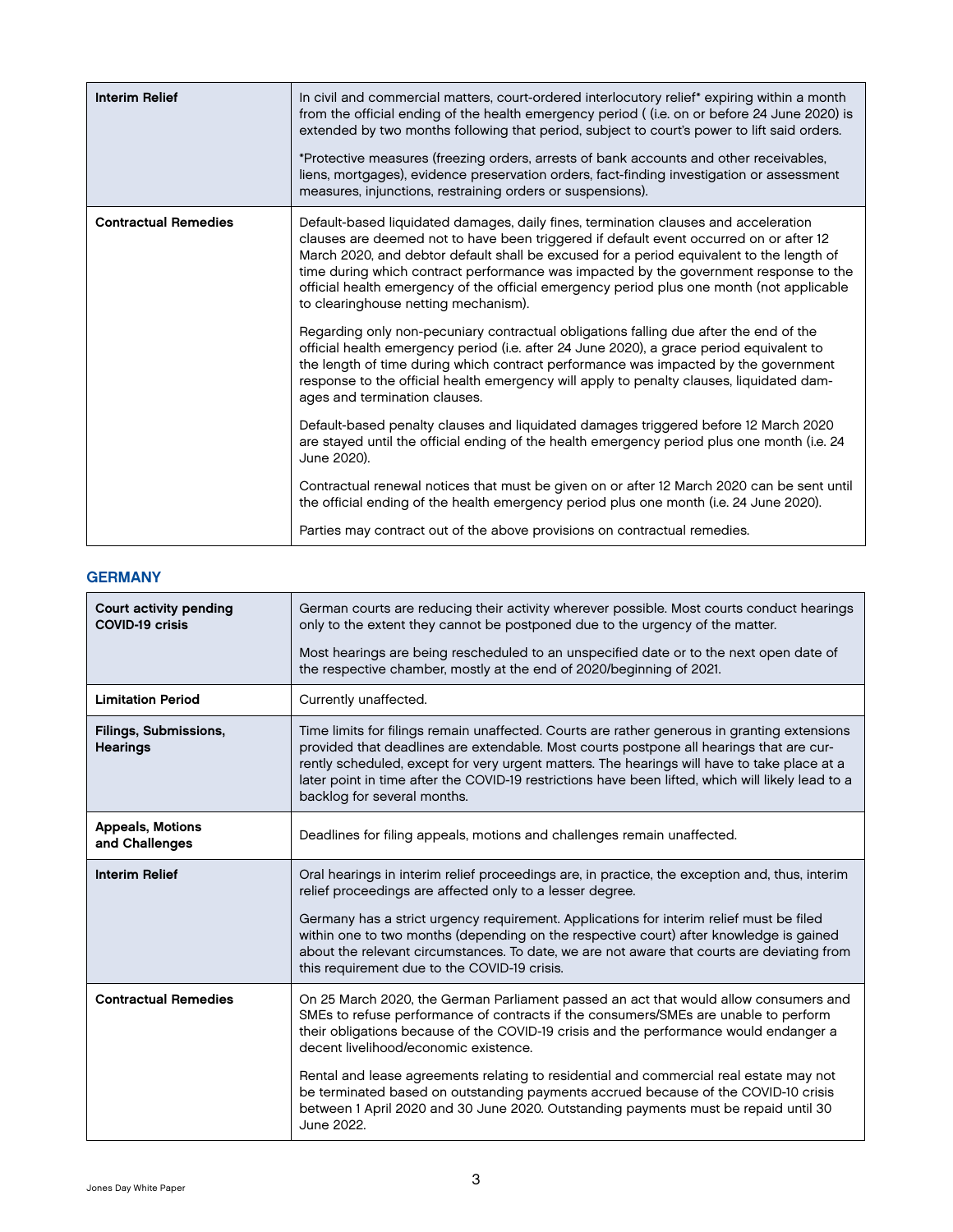#### <span id="page-5-0"></span>Court activity pending COVID-19 crisis Law Decree no. 18, dated 17 March 2020, Articles 83, 84 and 91, as amended and supplemented by Articles 36 and 37, Law Decree no. 23, dated 8 April 2020. Civil and Criminal court activities are suspended until 11 May 2020 (term subject to changes), with certain limited exceptions concerning urgent matters (mainly, family and criminal law). From 12 May 2020 to 30 June 2020, each court may adopt special remote working measures to carry on proceedings and court activities. Administrative court activities are suspended until 15 April 2020. From 16 April 2020 to 3 May 2020, terms to commence new administrative court proceedings are further suspended. Until 30 June 2020, "e-trial" is generally favored for any type of court activity. Limitation Period Statutory limitation periods and forfeiture terms are tolled in the period of time over which the commencement of court initiatives is prevented, from 9 March 2020 until 30 June 2020 (also applicable to criminal and administrative court proceedings). Filings, Submissions, **Hearings** From 9 March 2020 to 11 May 2020, all time limits concerning civil, criminal, tax and military proceedings are suspended (e.g. criminal investigations, adoption of judgments or equivalent, the commencement of new proceedings on the merit or enforcement actions and, in general, all procedural terms falling within the frame of court proceedings), with limited exceptions (see row no. 1). If a procedural term starts running between 9 March 2020 and 11 May 2020, its first day of accrual is postponed to 12 May 2020. The above applies to administrative court proceedings until 15 April 2020. From 16 April 2020 to 3 May 2020, terms to commence new administrative court proceedings are suspended. E-proceedings via an online platform (filings, submissions, evidence, notices, judgment delivery) operate in most of the civil and administrative court activities. Online hearings possible (e.g. on Microsoft Teams or Skype for Business). Appeals, Motions and **Challenges** All suspended according to the terms and under the conditions illustrated in the previous row no. 3. Interim Relief Subject to exceptions for urgent matters, pending proceedings for provisional relief are suspended. Interim relief in administrative matters, where allowed, must follow a simplified, two-step procedure. The effectivity of orders that require specific procedural steps to be taken during the health emergency period is extended in accordance with the suspension time. Contractual Remedies **Contractual Remedies Observance of the emergency measures shall be considered when assessing a con**tractual default—total, partial or temporary—with the goal of establishing liability exemptions with respect to contractual terms determining forfeiture of rights and/or contractual penalties.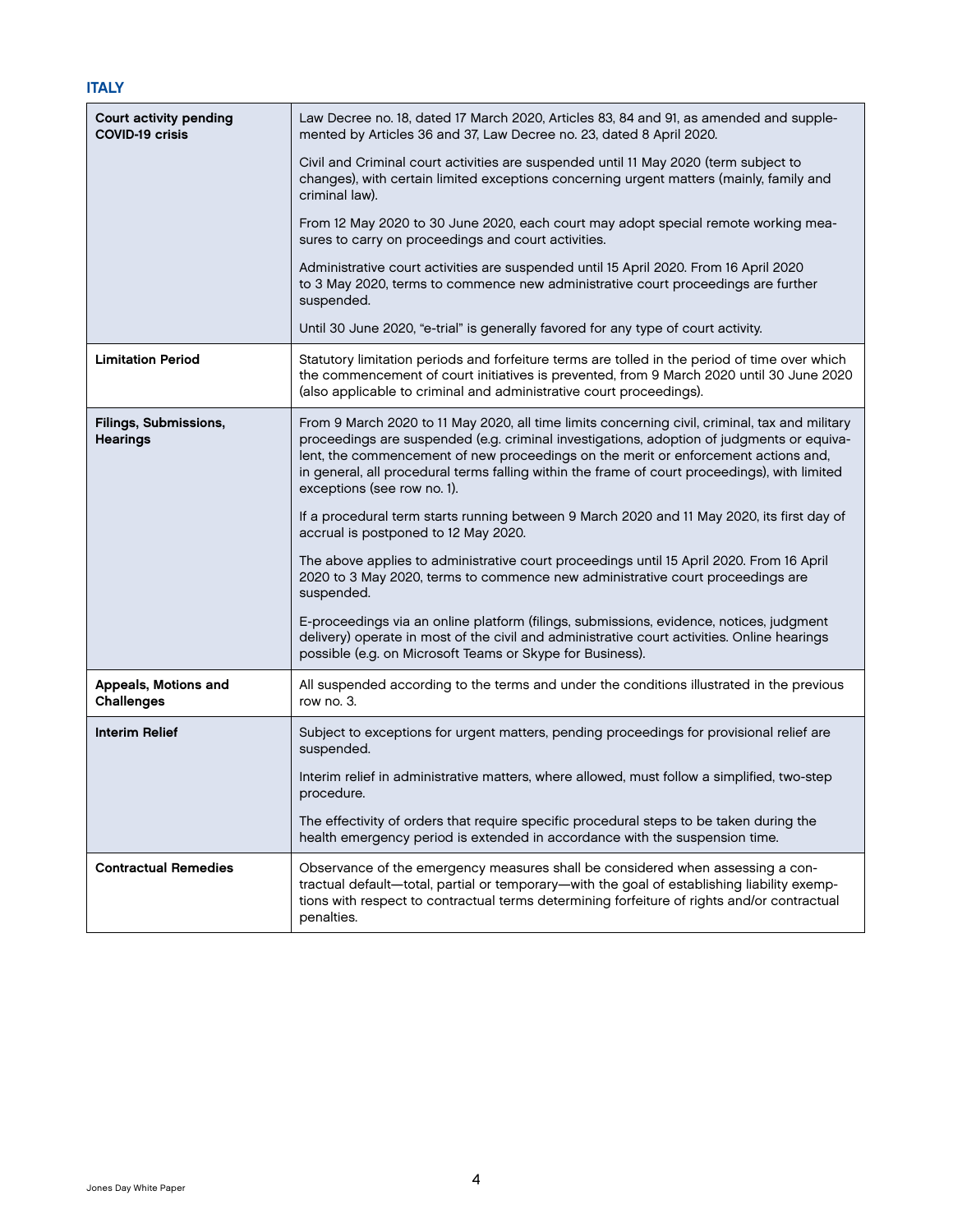#### <span id="page-6-0"></span>THE NETHERLANDS

| Court activity pending<br><b>COVID-19 crisis</b> | Court buildings are accessible, but limited to reception desk and, as far as hearings are<br>concerned, to urgent cases only for which the parties cannot reach agreement on written<br>submissions only. Hearings are in principle conducted through digital means. Judges and<br>other personnel work from home.                                                                                                                     |
|--------------------------------------------------|----------------------------------------------------------------------------------------------------------------------------------------------------------------------------------------------------------------------------------------------------------------------------------------------------------------------------------------------------------------------------------------------------------------------------------------|
| <b>Limitation Period</b>                         | Currently unaffected                                                                                                                                                                                                                                                                                                                                                                                                                   |
| Filings, Submissions,<br><b>Hearings</b>         | All live court hearings are cancelled, with the exception of urgent ones that will in principle<br>be conducted digitally. However, written submissions (briefs) can still be issued within the<br>usual time frames, and judgments are also rendered generally as usual. New cases can<br>still be commenced as usual. Attorneys may now communicate with the courts and submit<br>briefs in a safe mail environment based on ZIVVER. |
| Appeals, Motions and<br>Challenges               | Appeals, motions and challenges may still be sought and submitted as usual. In appeal,<br>requests for postponement of due dates for submission of briefs are generally granted,<br>and postponement is also granted ex officio in appeal.                                                                                                                                                                                             |
| <b>Interim Relief</b>                            | Interim relief is possible in new and ongoing procedures but is restricted to urgent ones<br>only. Conservatory attachments may still be requested, but the court will assess the coro-<br>navirus situation and may ask for additional support for the initial request.                                                                                                                                                               |
| <b>Contractual Remedies</b>                      | N/A, with the exception of housing rental agreements, regarding which renewals of tempo-<br>rary agreements will be made possible and protection against eviction will be put in place,<br>at least until 1 July 2020.                                                                                                                                                                                                                 |

#### **SPAIN**

| Court activity pending<br><b>COVID-19 crisis</b> | Court activities officially resume effective 15 April 2020, following a period of general clo-<br>sure from 14 March 2020 to 11 April 2020, during which only legal action that was necessary<br>to avoid irreparable damage was permitted. Fixed-term periods and procedural deadlines<br>are suspended or interrupted with limited exceptions for the protection of fundamental<br>rights and certain urgent priorities (including a number of criminal law procedures and<br>family and employment matters). |
|--------------------------------------------------|-----------------------------------------------------------------------------------------------------------------------------------------------------------------------------------------------------------------------------------------------------------------------------------------------------------------------------------------------------------------------------------------------------------------------------------------------------------------------------------------------------------------|
| <b>Limitation Period</b>                         | The statutes of limitation and the expiration terms are suspended for the period during<br>which the state of alarm is in force.                                                                                                                                                                                                                                                                                                                                                                                |
| Filings, Submissions,<br><b>Hearings</b>         | Time limits and hearings that are not related to the exceptions described in the first col-<br>umn are suspended.                                                                                                                                                                                                                                                                                                                                                                                               |
| <b>Appeals, Motions</b><br>and Challenges        | Appellate activities resume effective 15 April 2020. Stay of procedural terms remains<br>in place.                                                                                                                                                                                                                                                                                                                                                                                                              |
| <b>Interim Relief</b>                            | The adoption of interim relief is not affected by the suspension.                                                                                                                                                                                                                                                                                                                                                                                                                                               |
| <b>Contractual Remedies</b>                      | N/A                                                                                                                                                                                                                                                                                                                                                                                                                                                                                                             |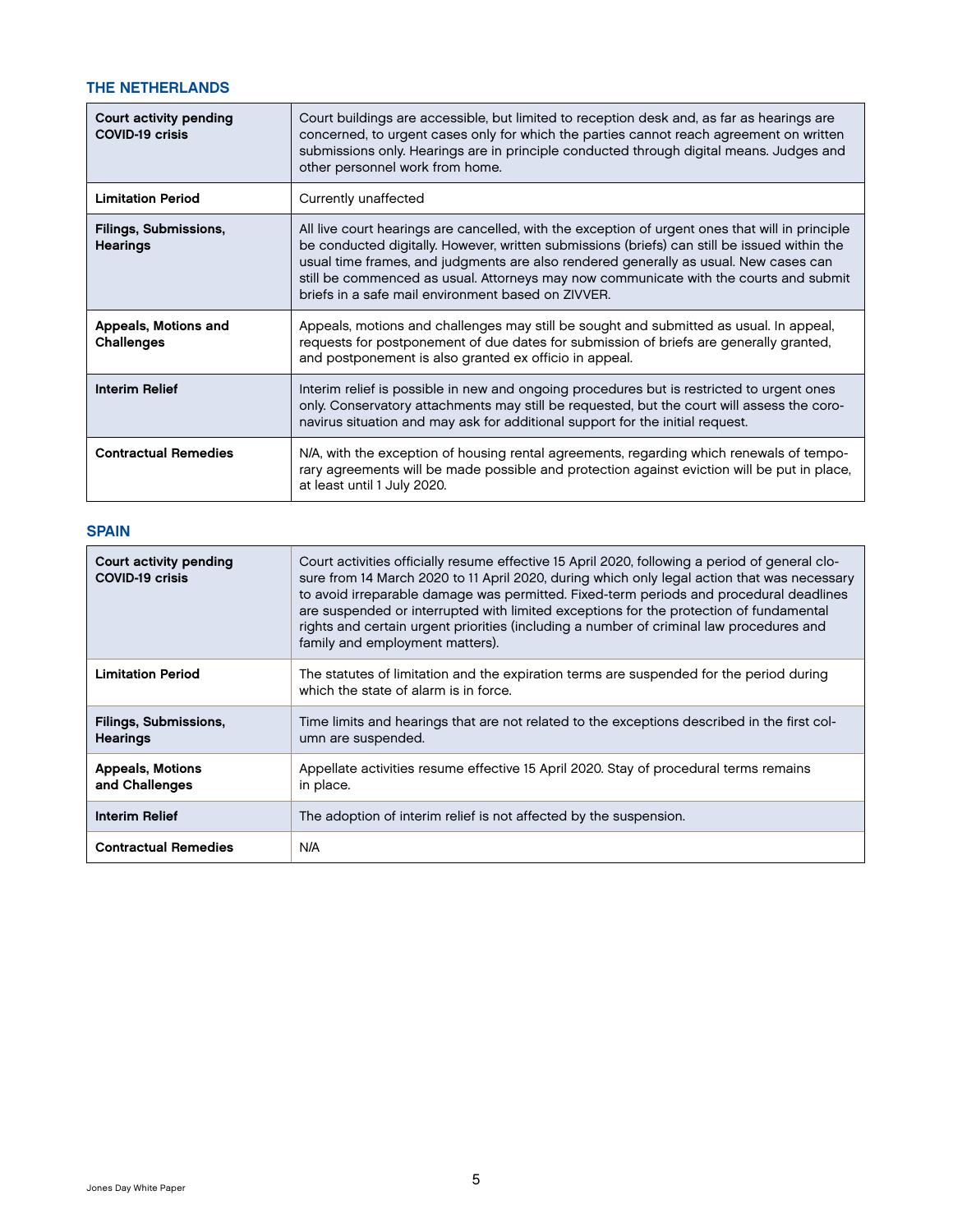### <span id="page-7-0"></span>UNITED KINGDOM

| <b>Court activity pending</b><br><b>COVID-19 crisis</b> | The English Courts are currently maintaining a business-as-usual approach. New Practice<br>Direction 51Y is in force confirming remote hearings will be conducted by audio, telephone<br>or video during the COVID-19 pandemic. Skype for Business has been installed on all<br>judges' laptops. Arrangements are in place so that recorded hearings will be broadcast<br>publically-but note that applications to follow proceedings in real time must be made in<br>writing to the judge's clerk. Where a hearing is held in private, it must be recorded where<br>practicable, in a manner directed by the court. The courts are issuing daily updates to the<br>guidance. |
|---------------------------------------------------------|-------------------------------------------------------------------------------------------------------------------------------------------------------------------------------------------------------------------------------------------------------------------------------------------------------------------------------------------------------------------------------------------------------------------------------------------------------------------------------------------------------------------------------------------------------------------------------------------------------------------------------------------------------------------------------|
| <b>Limitation Period</b>                                | N/A                                                                                                                                                                                                                                                                                                                                                                                                                                                                                                                                                                                                                                                                           |
| Filings, Submissions,<br><b>Hearings</b>                | N/A-CE-Filing is continuing for filings and submissions.<br>On 2 April 2020, Practice Direction 51ZA came into force relating to extension of time limits<br>and clarification of Practice Direction 51Y. It allows the parties to agree to an extension up<br>to 56 days without formally notifying the court (rather than the current 28 days), so long as<br>that does not put a hearing date at risk.<br>Any extension of more than 56 days needs to be agreed by the court.                                                                                                                                                                                              |
|                                                         | The court is required to take into account the impact of the pandemic in considering such<br>applications, as well as applications for adjournment and relief from sanction.                                                                                                                                                                                                                                                                                                                                                                                                                                                                                                  |
|                                                         | This Practice Direction also clarifies that a person seeking permission to listen to or view a<br>recording of a hearing may do so by request and is not required to make a formal applica-<br>tion under the Civil Procedure Rules.                                                                                                                                                                                                                                                                                                                                                                                                                                          |
|                                                         | The Practice Direction ceases to have effect on 30 October 2020.                                                                                                                                                                                                                                                                                                                                                                                                                                                                                                                                                                                                              |
|                                                         | Very few matters currently listed for hearing in court are proceeding as planned, but so<br>long as people coming to court do not have a confirmed coronavirus infection diagnosis<br>and do not have to self-isolate in line with NHS advice, hearings are proceeding. This is<br>subject to daily updated guidance issued by the judiciary.                                                                                                                                                                                                                                                                                                                                 |
|                                                         | In the Insolvency and Companies Court, all matters currently listed for hearing are<br>adjourned generally with liberty to restore on an urgent basis only.                                                                                                                                                                                                                                                                                                                                                                                                                                                                                                                   |
|                                                         | All listed winding-up petitions are adjourned to be heard from June 2020 onward.                                                                                                                                                                                                                                                                                                                                                                                                                                                                                                                                                                                              |
|                                                         | Swearing Statutory Declarations in the Insolvency and Companies Court can be done<br>remotely by video conference with a person authorized to administer the oath, provided<br>that the declaration states it was sworn in accordance with the Temporary Insolvency<br>Practice Direction dated 6 April 2020.                                                                                                                                                                                                                                                                                                                                                                 |
|                                                         | The Foreign Process Section which deals with new applications for obtaining evidence for<br>foreign courts is closed until further notice. Only urgent applications for Foreign Process<br>may be sent to the judge.                                                                                                                                                                                                                                                                                                                                                                                                                                                          |
| Appeals, Motions and<br><b>Challenges</b>               | N/A-The Supreme Court of the United Kingdom cases are being conducted entirely by<br>video conferencing. All cases and judgment hand-downs will continue via web-based video<br>conferencing until further notice.                                                                                                                                                                                                                                                                                                                                                                                                                                                            |
|                                                         | Proceedings will be available to the public and media via the court's website. Footage will<br>be available to view on demand within 48 hours of the live broadcast.                                                                                                                                                                                                                                                                                                                                                                                                                                                                                                          |
| <b>Interim Relief</b>                                   | N/A-Applications for injunctions and committal are considered urgent and so will be priori-<br>tised. Where a client is self-isolating and is unable to provide a sworn statement or signed<br>document in accordance with the court rules, the court will apply the time limits flexibly.<br>Further, an application can be made for permission to submit the court documents in<br>approved form until the original documents can be provided.                                                                                                                                                                                                                              |
| <b>Contractual Remedies</b>                             | N/A                                                                                                                                                                                                                                                                                                                                                                                                                                                                                                                                                                                                                                                                           |